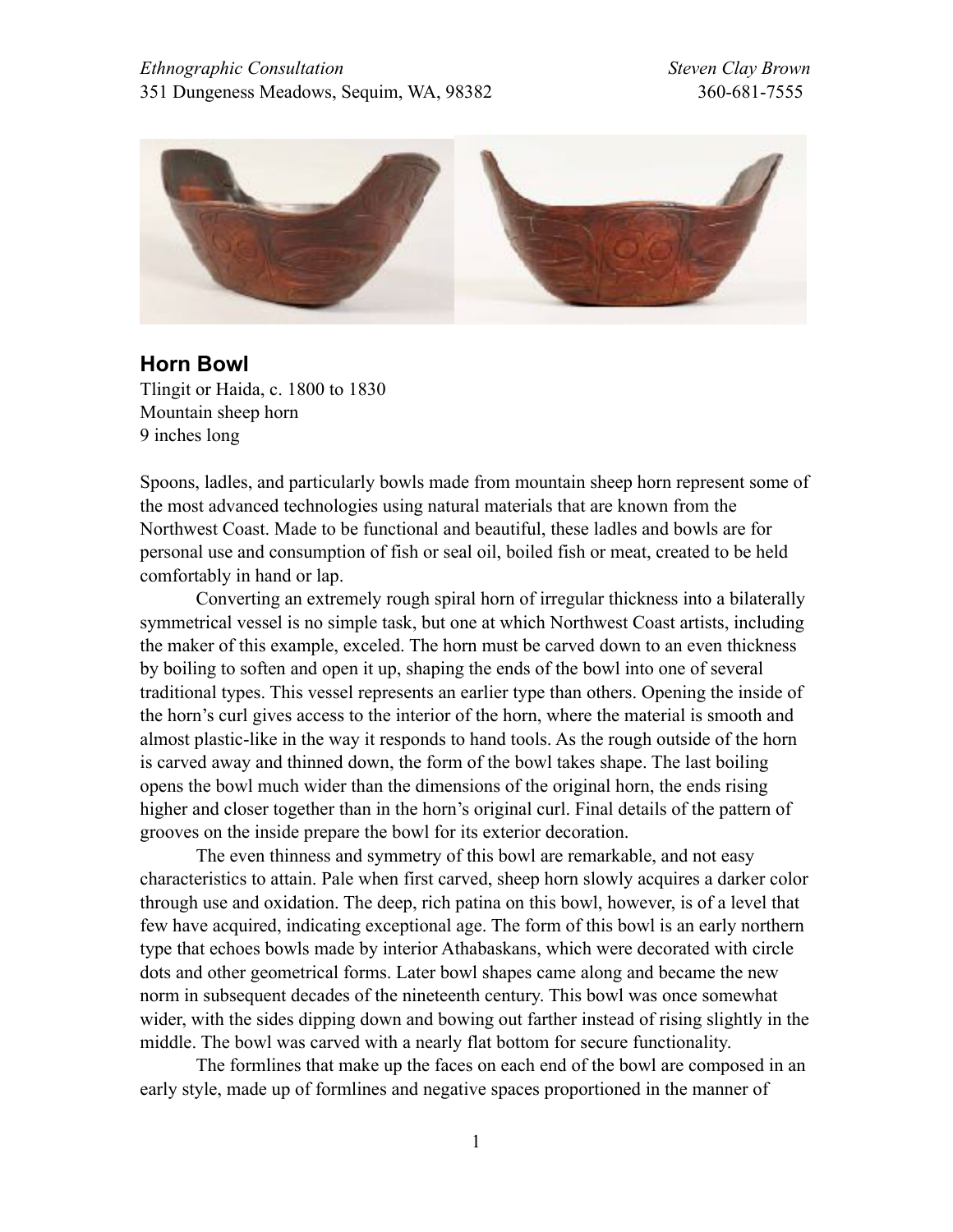## *Ethnographic Consultation Steven Clay Brown*  351 Dungeness Meadows , Sequim, WA, 98382 360-681-7555

historical works from the pre-1840 period, going back as far as the first decades of the nineteenth century. The gracefully composed designs define a traditional form that is difficult if not impossible to identify as any specific creature, other than some sort of pointed-beak bird. Raven is of course a possibility, but not the only one. The formlines, though broad, nonetheless exhibit a smooth fluidity, much less blocky than those seen in some other early bowls of this type (see examples below). The formline compositions are related to the kinds of designs that appear on bent-corner boxes and chests, bent-corner bowls and carved bowls in wood (see examples below), which are somewhat generic in imagery, rather than representing the characteristics of specific crest images. This may be the case so that vessels and containers of these kinds can be traded or gifted across clan and tribal lines without violating traditions of crest ownership.

Steven C. Brown December 2020

## **Additional views:**



The top and bottom views illustrate the interior and exterior refinement of rim-parallel grooving and the oval, flattened bottom area.

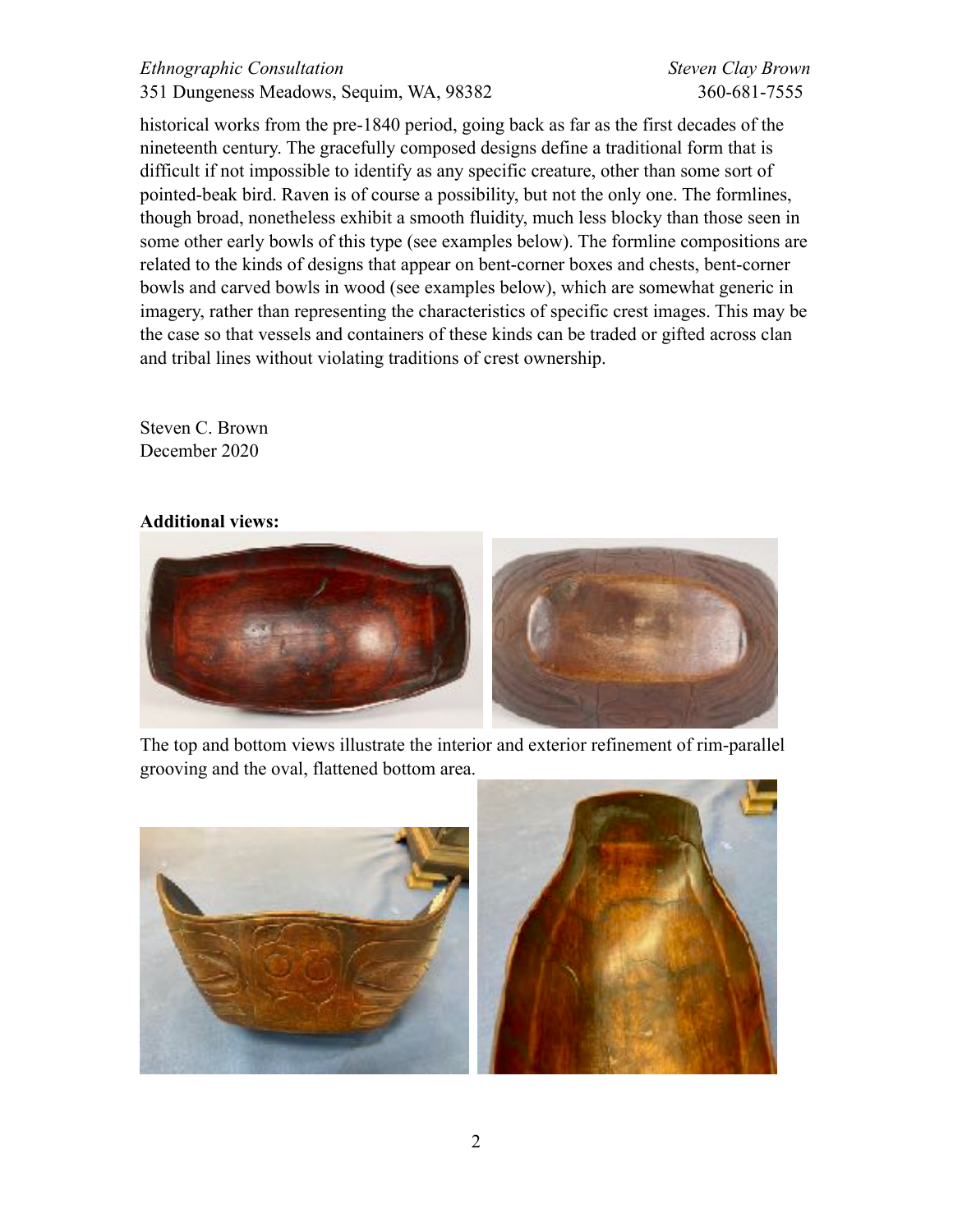## *Ethnographic Consultation Steven Clay Brown*  351 Dungeness Meadows , Sequim, WA, 98382 360-681-7555

The centered formline complex on each side of the bowl serves as a transition between the formline faces in deeper relief that fill each high-rising end of the vessel. The formlines are broad but fluid, not as blocky as common formlines in the eighteenth century. The refined thinness of the bowl's sides can be seen in each of these photos, as can the dark lines crossing the patina of the interior view, which delineate the annual growth rings of the original horn.



Views of the end designs illustrate the early, broad-formline characteristics of the primary formline pattern. The pointed 'beak' in the center bottom indicates a bird, though what kind is open to all the many possible birds that exist in the historic tradition, from raven to kingfisher. The single slit across the eye ovoids is one of the earliest relief forms for ovoids in the design system.



The detail of one of the high ends exhibits the fine incising and precise relief that characterizes the exterior decoration on this bowl. Broad formlines and narrow reliefs indicate an early style of composition.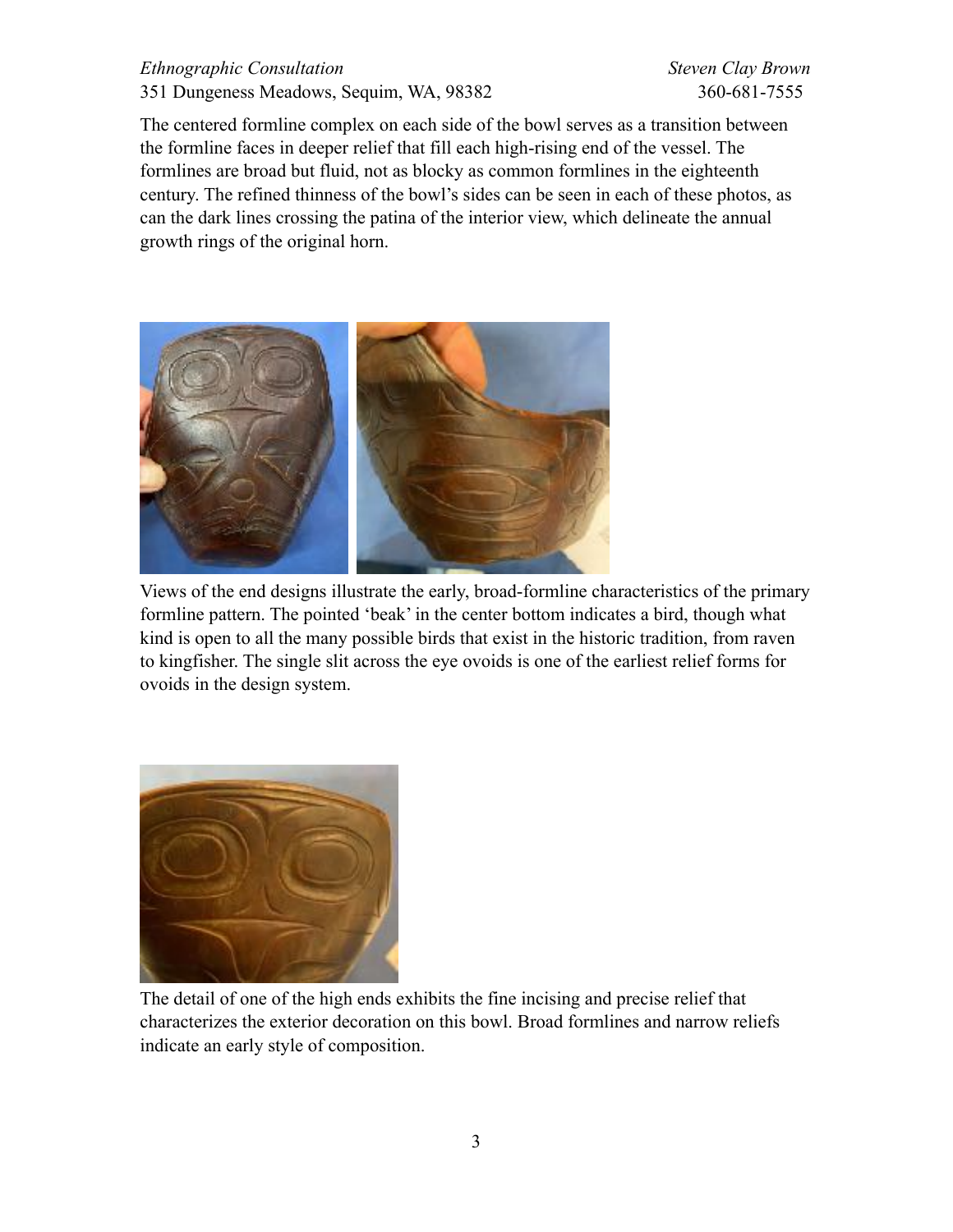## **Related objects:**



A: This bowl, with less well-defined ends, represents the same early style of vessel, in this case embellished with a shallow sculptural figure. Crisp hollowing parallels the circumference of the rim.

Haida, collected by Jacobsen, Staatliche Museen zu Berlin, #IV A 1101 (digital archives, unpublished).



B: This bowl with similar upswept ends also exemplifies the early vessel form with high, rounded ends. It appears that at least one end has been trimmed down, perhaps due to damage, as indicated by the incomplete formline elements that run off the top edge.

Ex. Charles and Valerie Diker Collection, New York, NY, Ex. Donald Ellis Gallery, New York, NY - See: Donald Ellis Gallery, 2007, Toronto, pg. 47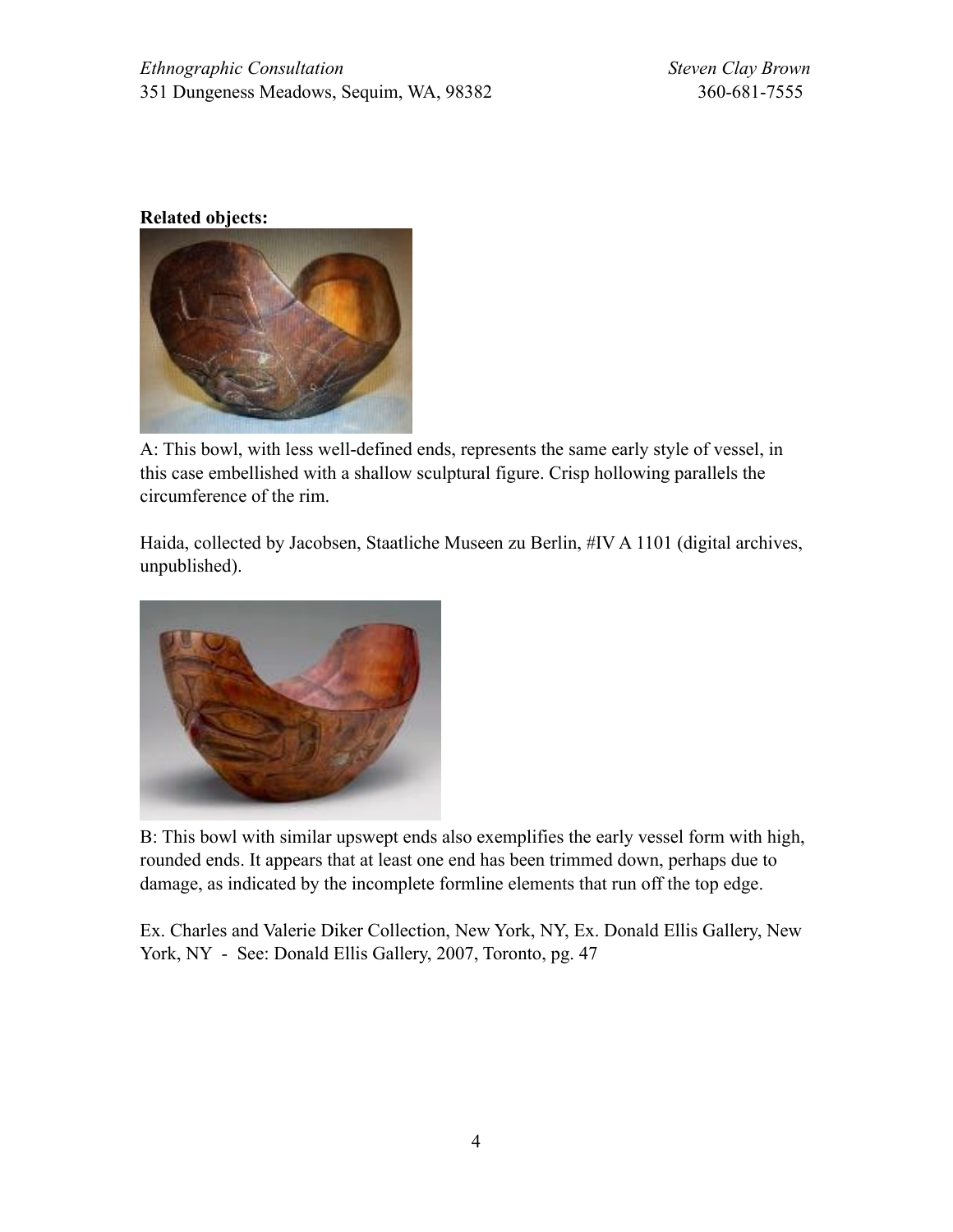

C: An example with very tall ends in the style of the subject vessel. The sides have been spread out and have lowered down into a continual gunwale-like curve. The formline embellishment includes recurved beaks like those of a thunderbird, which have been carved from the horn's original thickness.

Haida, collected by Jacobsen, Staatliche Museen zu Berlin, # IV A 1098 (digital archives, unpublished).



D: This later style of horn bowl shape dates from about 1840-1860, and exhibits a combination of sculptural and two-dimensional embellishments. The formline pattern exhibits thinner primary lines and broader negative areas, characteristics of formline development beyond the early nineteenth-century style. The much lighter color of the horn indicates a shorter period of time since it was created, as compared with the deep, dark patina of the subject and other examples.

Thomas Burke Memorial Museum, Seattle, WA, Cat. No. 1-3003 – See: Holm, Bill. Spirit and Ancestor: A Century of Northwest Coast Indian Art at the Burke Museum. Seattle: Burke Museum, 1987, pg. 152, pl. 60